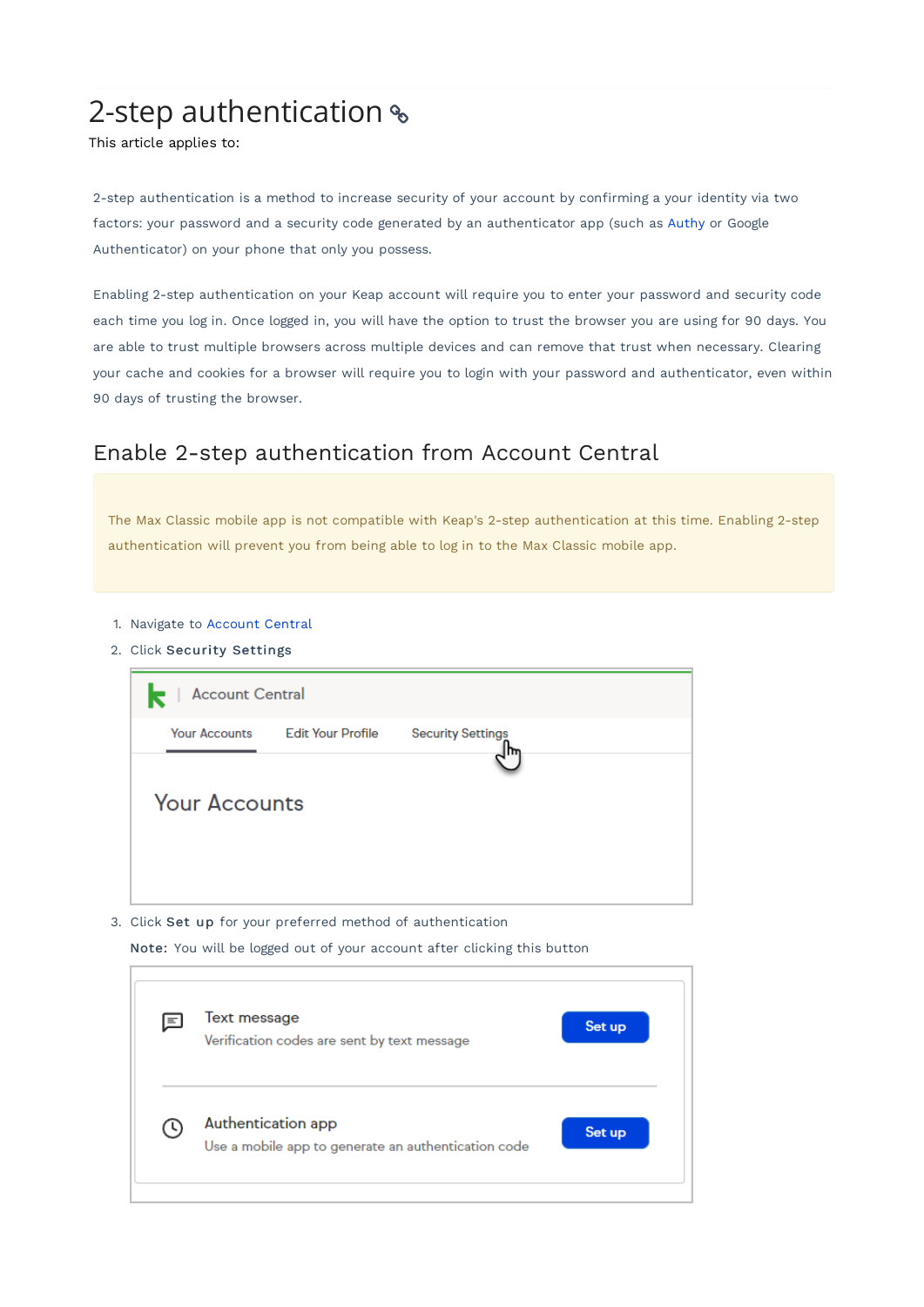4. Click Continue to verification





6. The next time you log into Keap, you will be prompted to complete your 2-step authentication setup

# Enable 2-step authentication via authenticator app

1. After enabling 2-step authentication in Account Central, login with your email and password

|                                         | Log in |
|-----------------------------------------|--------|
| $-$ Email address $-$<br>login@keap.com |        |
| Password-<br>                           |        |
|                                         | Log In |

- 2. Select Get started to setup 2-step authentication
- 3. Scan the QR code or enter the manual code into your authenticator app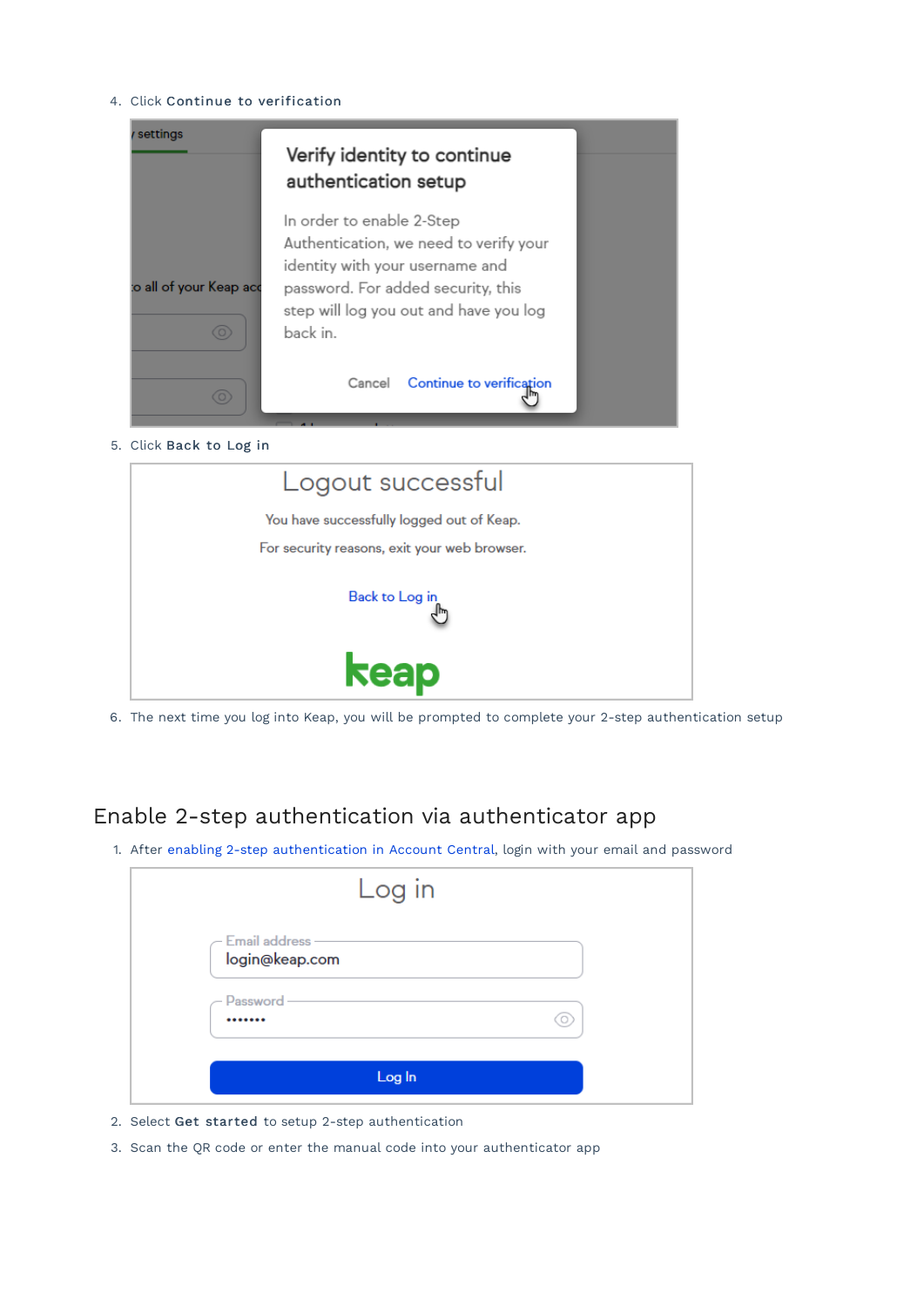

4. Confirm that you have set up your authentication app and that it's generating codes by entering another code

| Almost done! Enter another code                                                                                                                                           |
|---------------------------------------------------------------------------------------------------------------------------------------------------------------------------|
| For extra security, please confirm your authentication app is generating new codes by<br>entering a new 6-digit code. Codes are refreshed approximately every 30 seconds. |
| 3 <sub>of</sub> 5                                                                                                                                                         |
| Enter a new 6-digit code.                                                                                                                                                 |

5. Click Download (PDF) to save your backup codes



6. Click Save to download a PDF with your backup codes on your computer



Warning: You will not be able to access your backup codes after leaving this page via the Next step button.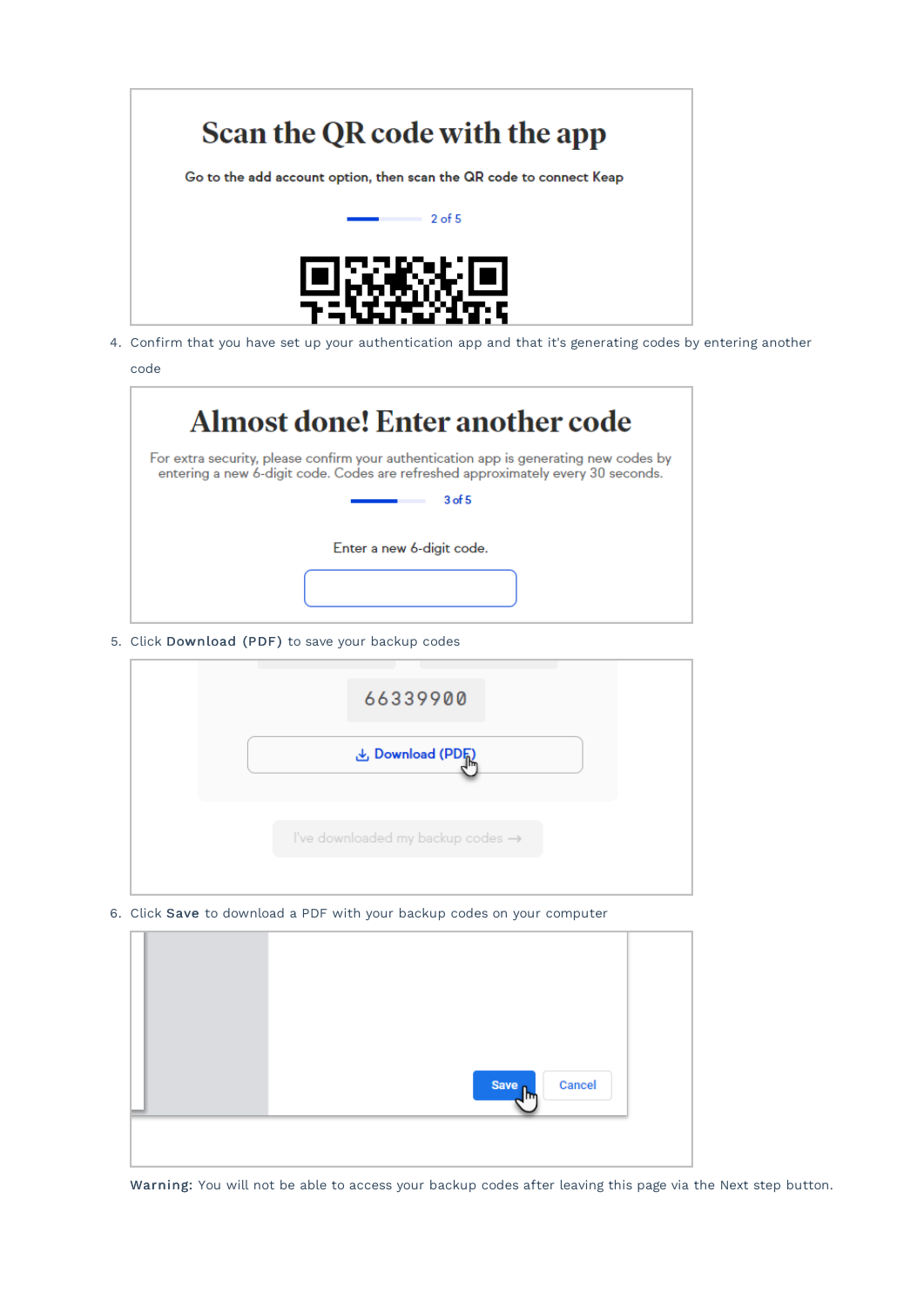Ensure you have registered your Keap app to your authenticator and saved your backup codes before proceeding.

7. Click I've downloaded my backup codes

| 66339900                                      |  |
|-----------------------------------------------|--|
| <b>↓</b> Download (PDF)                       |  |
| I've downloaded my backup codes $\rightarrow$ |  |

8. You'll be logged in to Keap

## Set up your authenticator

- 1. Download and complete the initial setup for an authenticator application like Authy or Google Authenticator
- 2. Select the option to add an account in your authenticator app
- 3. Scan the QR code from Keap or enter the code manually
- 4. Rename your Keap account to something identifiable and meaningful to you
- 5. If the authenticator prompts you to select the type of code to be used, choose time based

### Enable 2-step authentication via text message

- 1. After enabling 2-step authentication in Account Central, login with your email and password
- 2. Enter your mobile phone number and click Send Code

| <b>Text message authentication</b>           |
|----------------------------------------------|
| Enable mobile 2-step authentication via text |
| $= +1$ $\cdot$<br>201-555-0123               |
| <b>Send Code</b><br>lm,                      |
|                                              |

3. Enter your 6-digit code and click Verify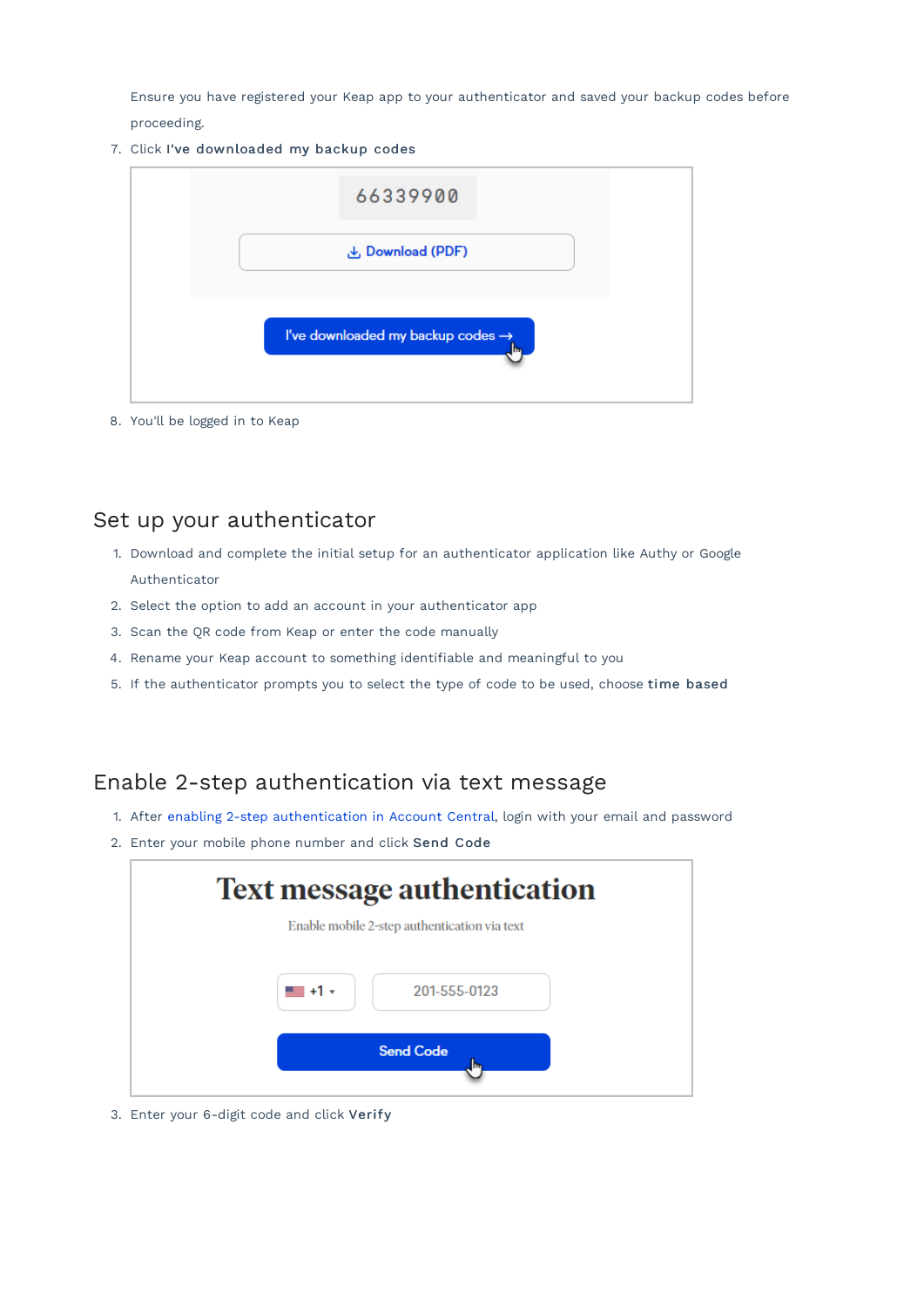

4. Name your saved browser and click Next or click Skip this step to continue without saving your browser



5. You'll be logged in to Keap

## Set your primary verification method

- 1. Navigate to Account Central
- 2. Click Security Settings



3. Click Manage next to the verification method you want to use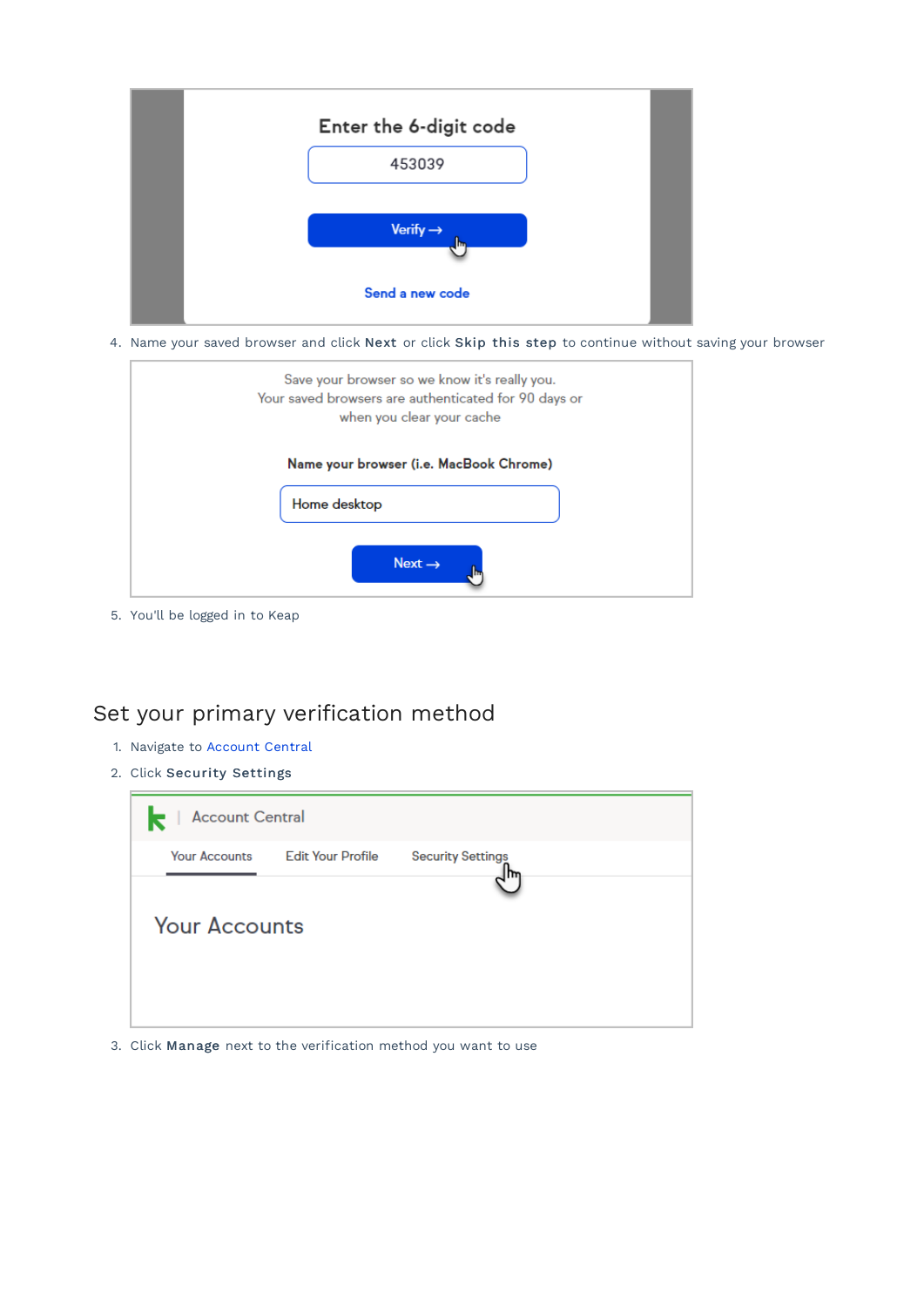| 国 | Text message $\heartsuit$ Active<br>Use your phone to receive an authentication code | Manage        |
|---|--------------------------------------------------------------------------------------|---------------|
|   | Use a mobile app to generate an authentication code                                  | <b>Manage</b> |

#### 4. Click Set as Primary verification method

| $\equiv$ | Text message<br>$\mathfrak{S}$ Active | <b>Manage</b><br>Use your phone to receive an authentication code |
|----------|---------------------------------------|-------------------------------------------------------------------|
|          |                                       |                                                                   |
|          |                                       | Set as Primary verification method $_{\mathsf{f\!h\!t}}$          |
|          | Authentication app                    | Remove text authentication                                        |
|          |                                       | age<br>Use a mobile app to generate an authentication code        |

### Saved browsers

J.

You can view and remove saved browsers that you previously saved via 2-step authentication in Account Central. The Saved browsers section will list your saved browsers and display the date each browser was added. Each saved browser will be saved for 90 days or until the cookie for signin.infusionsoft.com is cleared.

- 1. Navigate to Account Central
- 2. Click Security Settings

| <b>Account Central</b><br>k |                          |                          |  |
|-----------------------------|--------------------------|--------------------------|--|
| <b>Your Accounts</b>        | <b>Edit Your Profile</b> | <b>Security Settings</b> |  |
| <b>Your Accounts</b>        |                          |                          |  |

3. Click the trash bin button to delete a saved browser and require 2-step authentication the next time that browser is used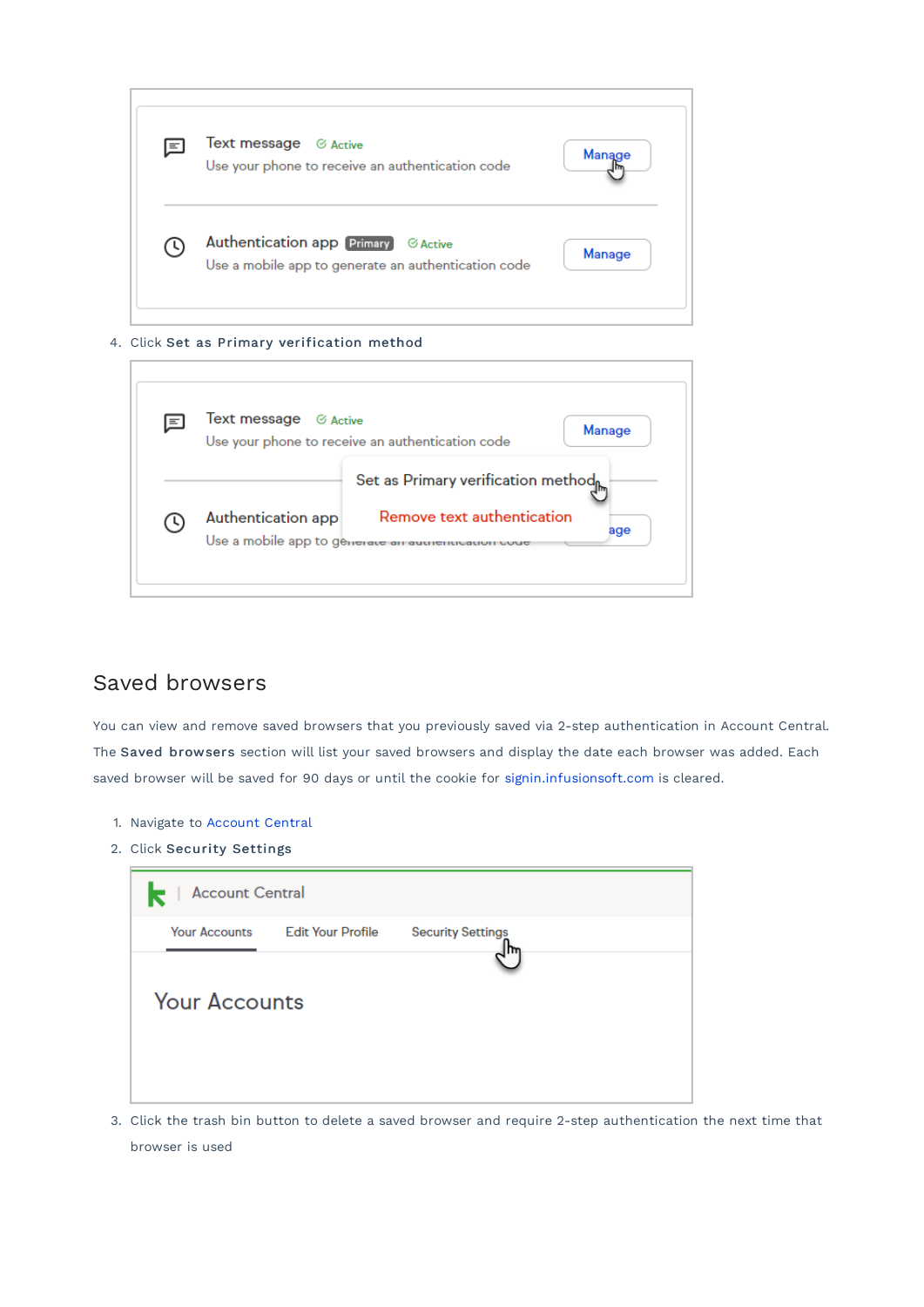| <b>NEWSLETT SERVICE BELLEVILLE</b><br>Codes generated on Jul 14, 2021 |            |  |
|-----------------------------------------------------------------------|------------|--|
| <b>Saved browsers</b><br><b>Browser name</b>                          | Date added |  |
| Chrome at home                                                        | 07-14-2021 |  |

# Use a backup code to log in

If you're unable to use your authenticator application, you may use one of your 8-digit backup codes to access your account. Each backup code may only be used once.

1. Login with your email and password

|                                         | Log in |  |
|-----------------------------------------|--------|--|
| $-$ Email address $-$<br>login@keap.com |        |  |
| Password -<br>                          |        |  |
|                                         | Log In |  |

2. Click the backup code link

| Confirm $\rightarrow$                          |  |
|------------------------------------------------|--|
|                                                |  |
|                                                |  |
| Lost your device? Use a backup code to log in. |  |

- 3. Enter one of your 8-digit backup codes into the field
- 4. Click Confirm
- 5. Enter a name to save your browser and click Next or click Skip this step to continue without saving your browser
- 6. You'll be logged in to Keap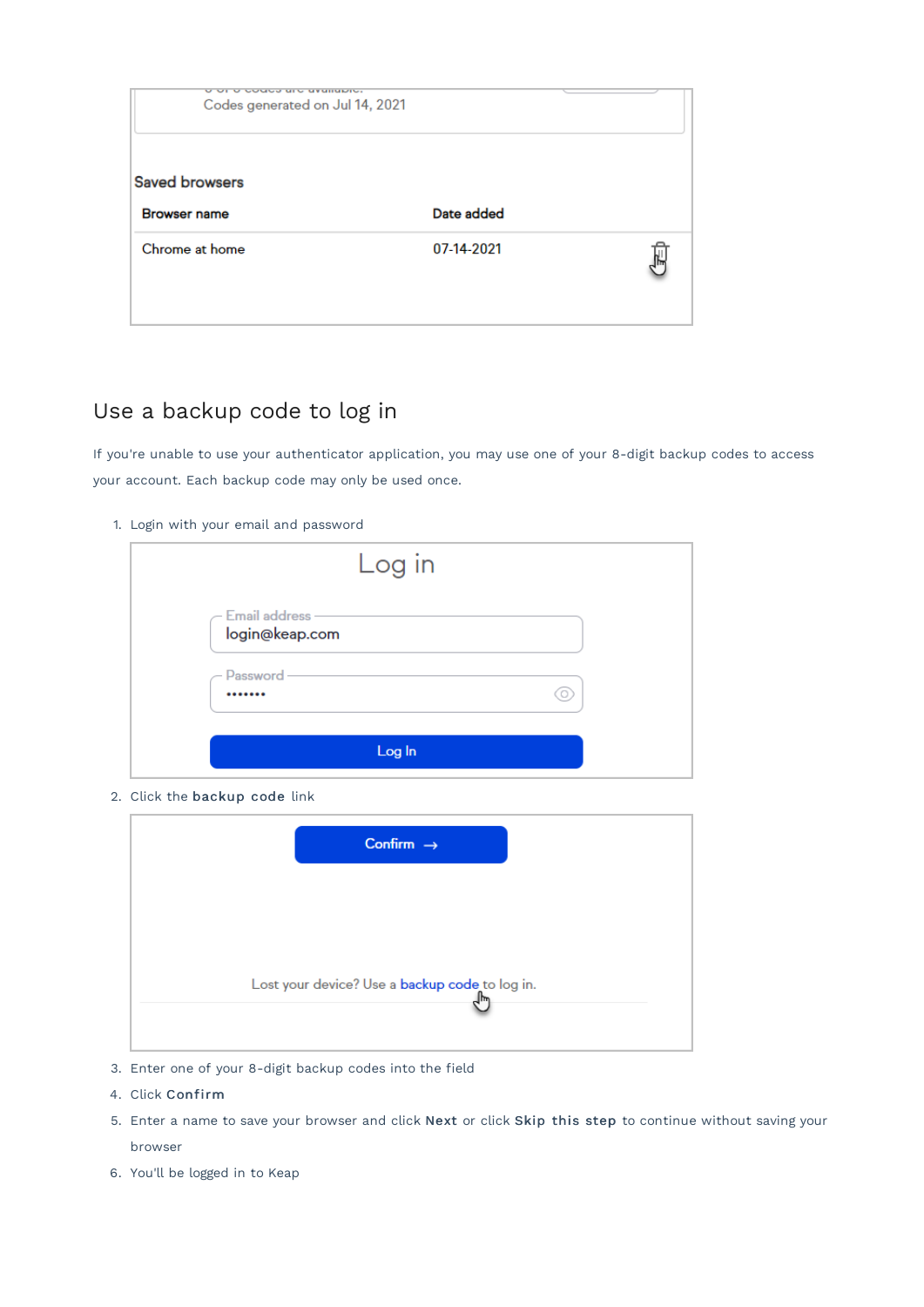# View backup codes

You can securely view your backup codes within Keap if needed.

- 1. Navigate to Account Central
- 2. Click Security Settings

| $\mathbf{k}$<br><b>Account Central</b> |                          |                          |  |
|----------------------------------------|--------------------------|--------------------------|--|
| <b>Your Accounts</b>                   | <b>Edit Your Profile</b> | <b>Security Settings</b> |  |
| <b>Your Accounts</b>                   |                          |                          |  |
|                                        |                          |                          |  |

3. Click Show codes

| ⇔ | Backup codes $\oslash$ Active   |            |
|---|---------------------------------|------------|
|   | 5 of 5 codes are available.     | Show codes |
|   | Codes generated on Jul 14, 2021 |            |
|   |                                 |            |

| Please confirm your password to continue. |
|-------------------------------------------|
| Password *                                |
| <b>Continue</b>                           |
|                                           |

# Disable 2-step authentication

You can disable 2-step authentication so that only your password is required to log in. This will also remove all of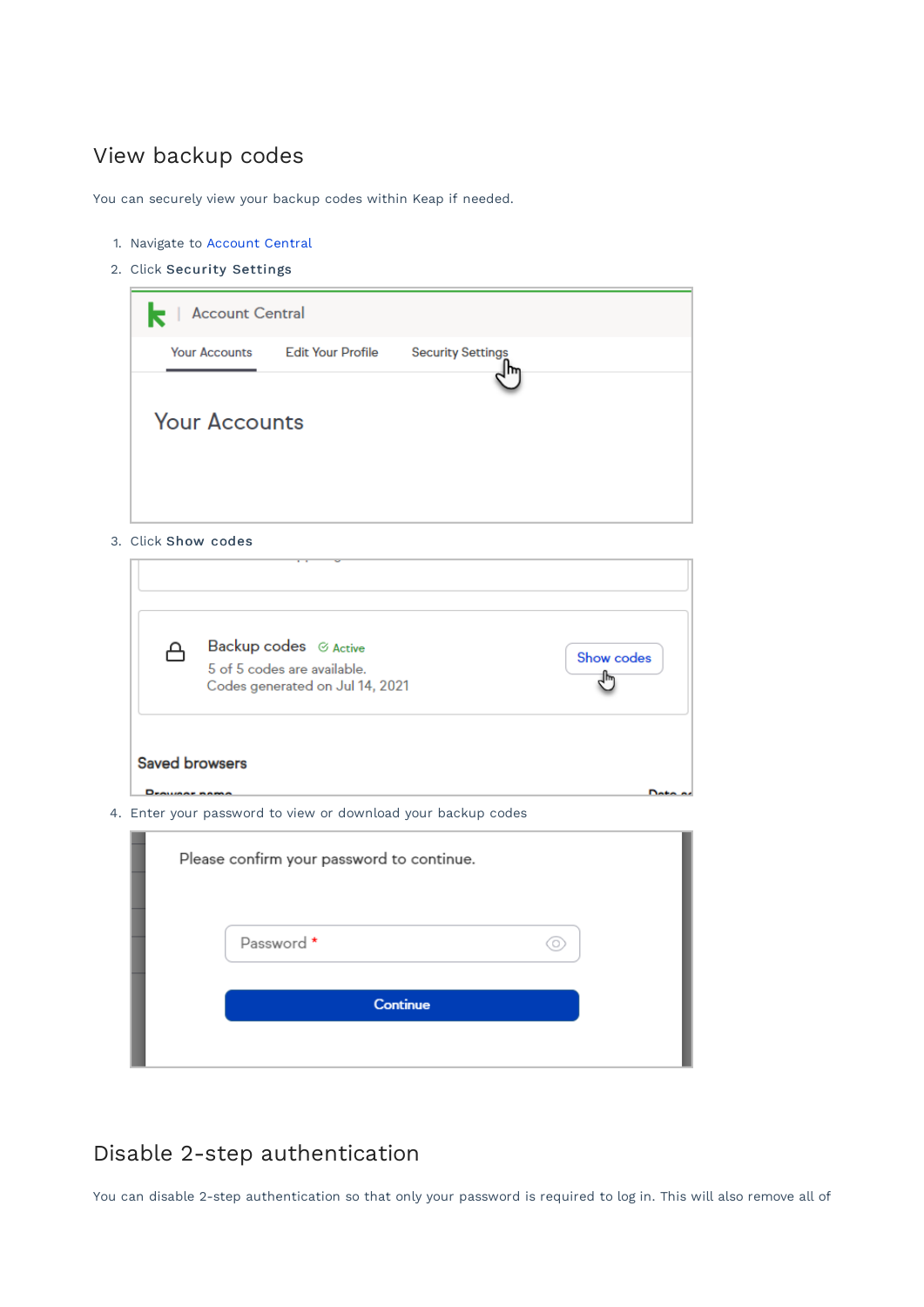your saved browsers from your account. You must remove all enabled forms of verification to fully disable 2-step authentication on your account.

- 1. Navigate to Account Central
- 2. Click Security Settings

| <b>Account Central</b> |                          |                          |  |
|------------------------|--------------------------|--------------------------|--|
| <b>Your Accounts</b>   | <b>Edit Your Profile</b> | <b>Security Settings</b> |  |
| <b>Your Accounts</b>   |                          |                          |  |

3. Click Manage in the Authentication app section

|      | 2-step authentication<br>Add extra layers of security to your Keap account by adding<br>a second step during login to verify it is you. |        |
|------|-----------------------------------------------------------------------------------------------------------------------------------------|--------|
| ( 4) | Authentication app ⊘ Active<br>Use a mobile app to generate an authentication code                                                      | Manage |

#### 4. Click Remove app authentication

|      | vermication codes are sent by text message                                                          |                                         |
|------|-----------------------------------------------------------------------------------------------------|-----------------------------------------|
| ( L) | Authentication app ⊗ Active<br><b>Manage</b><br>Use a mobile app to generate an authentication code |                                         |
|      |                                                                                                     | Set as Primary verification method      |
|      | Backup codes $\odot$ Active<br>5 of 5 codes are available.                                          | Remove app authentication<br>Show codes |

# FAQs

I'm using my authenticator app, but Keap says my code is rejected. What should I do?

Your authenticator may not be synced properly. This may be resolved by setting your device to automatically update it's time. Check your device settings and ensure that date and time are automatically set.

<sup>5.</sup> Enter your password and click Verify